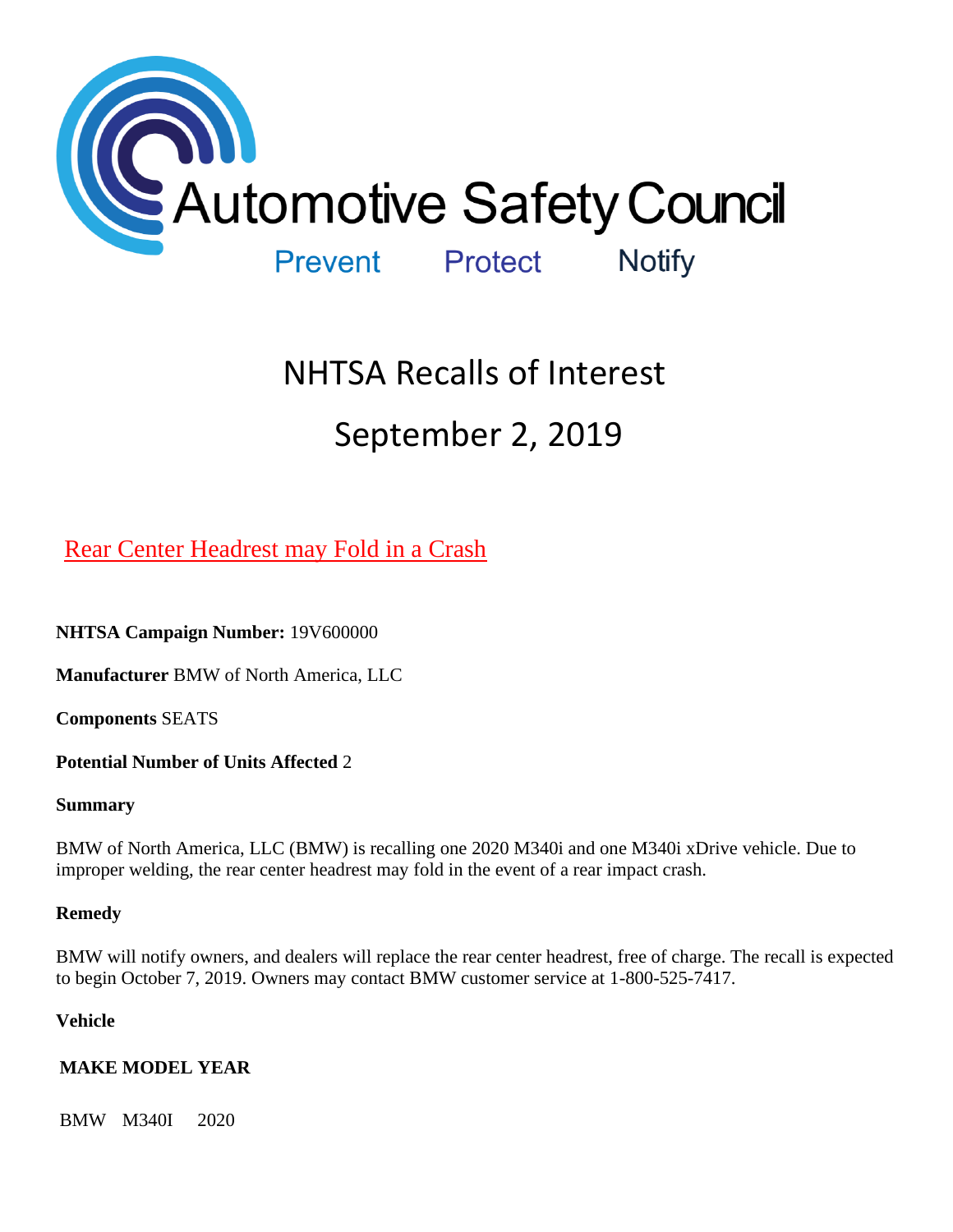# [Front Passenger Air Bag May Not Properly Inflate](https://www.nhtsa.gov/recalls?nhtsaId=19V627#recalls650)

### **NHTSA Campaign Number:** 19V627000

**Manufacturer** Toyota Motor Engineering & Manufacturing

**Components** AIR BAGS

**Potential Number of Units Affected** 219,000

### **Summary**

Toyota Motor Engineering & Manufacturing (Toyota) is recalling certain 2003-2008 Corolla, 2005-2008 Corolla Matrix, and Pontiac Vibe vehicles equipped with a front passenger air bag assembly replaced under a prior recall. The air bag may not unfold as designed during inflation under high temperature conditions, possibly resulting in the air bag not inflating properly.

### **Remedy**

Toyota will notify their owners. Pontiac Vibe owners will be notified by GM. Dealers will replace the front passenger air bag assembly, free of charge. The recall is expected to begin September 25, 2019 for Toyota owners. Toyota owners may contact Toyota customer service at 1-888-270-9371. Toyota's numbers for this recall are K1Q and K0Q. Pontiac owners may contact GM customer service at 1-800-762-2737. GM's number for this recall is N192273760.

### **Vehicles**

| <b>MAKE</b>  | <b>MODEL</b>                           | <b>YEAR</b> |
|--------------|----------------------------------------|-------------|
| PONTIAC VIBE |                                        | 2005-2008   |
|              | TOYOTA COROLLA                         | 2003-2008   |
|              | <b>TOYOTA COROLLA MATRIX 2005-2008</b> |             |

### [Back-Up Camera May Not Display Image](https://www.nhtsa.gov/recalls?nhtsaId=19V603#recalls650)

**NHTSA Campaign Number:** 19V603000

**Manufacturer** Jaguar Land Rover North America, LLC

**Components** BACK OVER PREVENTION

**Potential Number of Units Affected** 14,277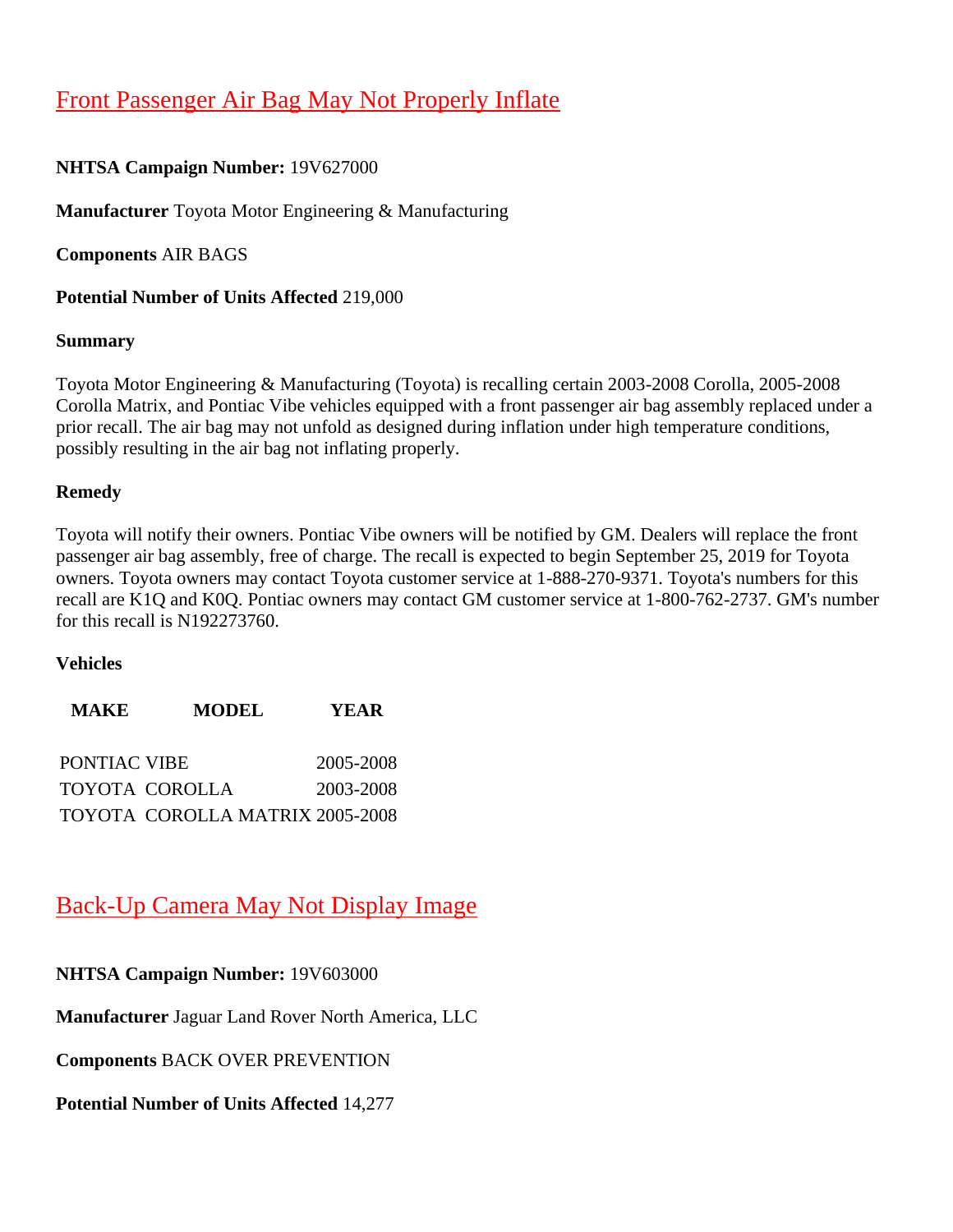### **Summary**

Jaguar Land Rover North America, LLC (Land Rover) is recalling certain 2018 Range Rover and Range Rover Sport vehicles equipped with Continental Surround Camera Systems. The back-up camera system may fail to display the rearview image when the vehicle is in reverse.

### **Remedy**

Land Rover will notify owners, and dealers will reprogram the infotainment system display and camera software, free of charge. The recall is expected to begin October 14, 2019. Owners may contact Land Rover customer service at 1-800-637-6837. Land Rover's number for this recall is N367.

### **Vehicles**

**MAKE MODEL YEAR** LAND ROVER RANGE ROVER 2018 LAND ROVER RANGE ROVER SPORT 2018

### [Incorrect Seat Belt Assemblies Installed/FMVSS 208](https://www.nhtsa.gov/recalls?nhtsaId=19V594#recalls650)

### **NHTSA Campaign Number:** 19V594000

**Manufacturer** Kia Motors America

**Components** SEAT BELTS

### **Potential Number of Units Affected** 30,168

### **Summary**

Kia Motors America (Kia) is recalling certain 2020 Telluride vehicles. The seat belt assemblies in the front passenger, second, and/or third row seats may not tightly secure a child restraint system in the event of a crash. As such, these vehicles fail to comply with the requirements of Federal Motor Vehicle Safety Standard (FMVSS) number 208, "Occupant Crash Protection."

### **Remedy**

Kia will notify owners, and dealers will inspect the vehicles and replace any incorrect seat belt assemblies, free of charge. The recall is expected to begin August 30, 2019. Owners may contact Kia customer service at 1-800- 333-4542. Kia's number for this recall is SC181.

### **Vehicle**

**MAKE MODEL YEAR**

KIA TELLURIDE 2020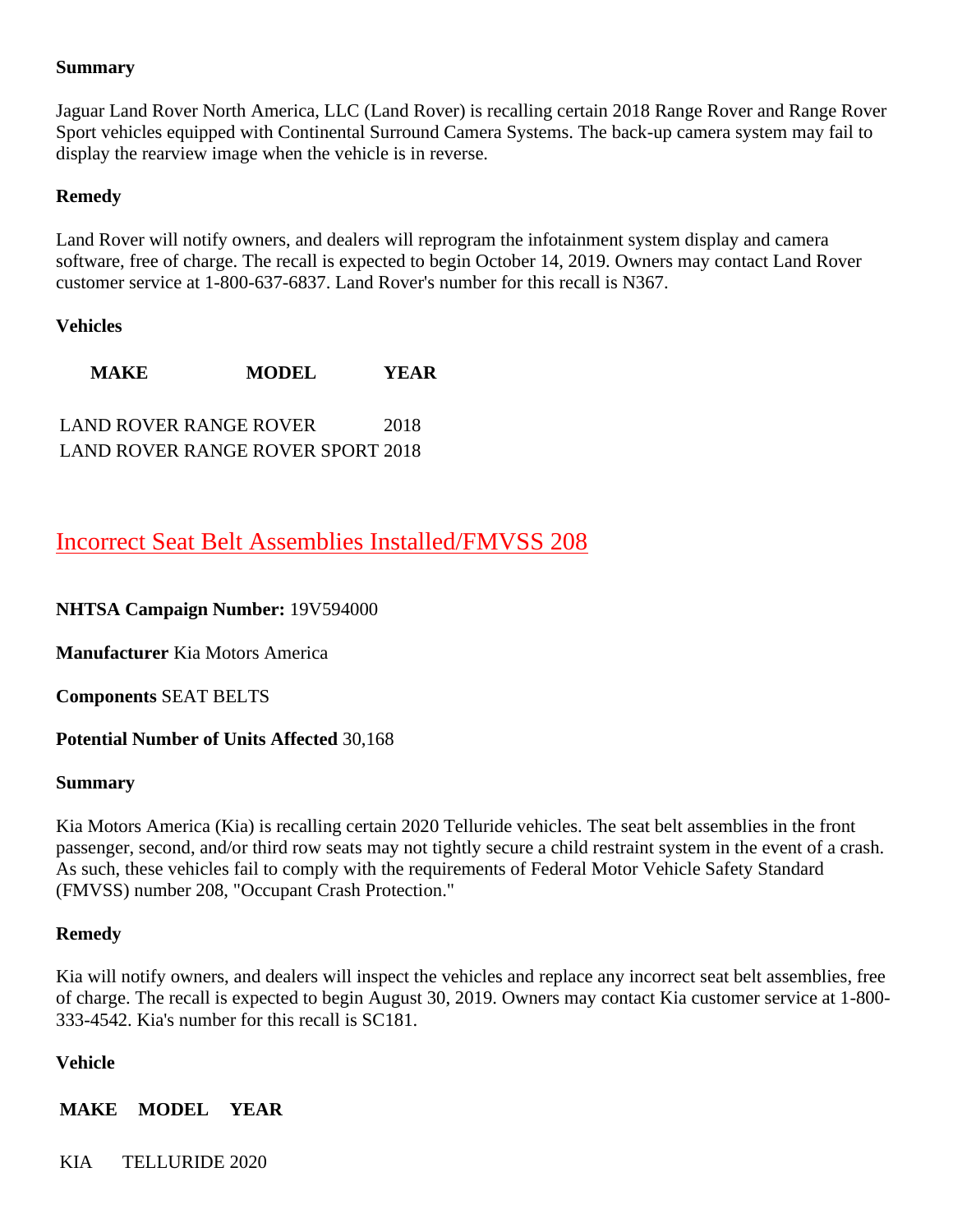# [Brake Calipers May Corrode](https://www.nhtsa.gov/recalls?nhtsaId=19V593#recalls650)

### **NHTSA Campaign Number:** 19V593000

**Manufacturer** BMW of North America, LLC

**Components** SERVICE BRAKES, HYDRAULIC

**Potential Number of Units Affected** 5,938

### **Summary**

BMW of North America, LLC (BMW) is recalling certain 2019 C 400 X, 2018-2020 G 310 GS, and 2017-2020 G 310 R scooters and motorcycles. The front and rear brake caliper pistons may corrode, possibly causing the piston to stick or drag in the caliper bore.

### **Remedy**

BMW will notify owners, and dealers will replace the front and rear brake calipers, free of charge. The recall is expected to begin October 4, 2019. Owners may contact BMW customer service at 1-800-525-7417.

### **Vehicles**

### **MAKE MODEL YEAR**

BMW C 400 X 2019 BMW G310 GS 2018-2020 BMW G310R 2017-2020

### [Blower Regulator Wiring May Overheat](https://www.nhtsa.gov/recalls?nhtsaId=19V579#recalls650)

**NHTSA Campaign Number:** 19V579000

**Manufacturer** BMW of North America, LLC

**Components** ELECTRICAL SYSTEM

### **Potential Number of Units Affected** 41,981

### **Summary**

BMW of North America, LLC (BMW) is recalling certain 2008-2012 BMW 128i, 135i, 135is Coupes and 128i, 135i Convertible vehicles. The wiring and electrical connectors in the blower-regulator wiring harness may overheat.